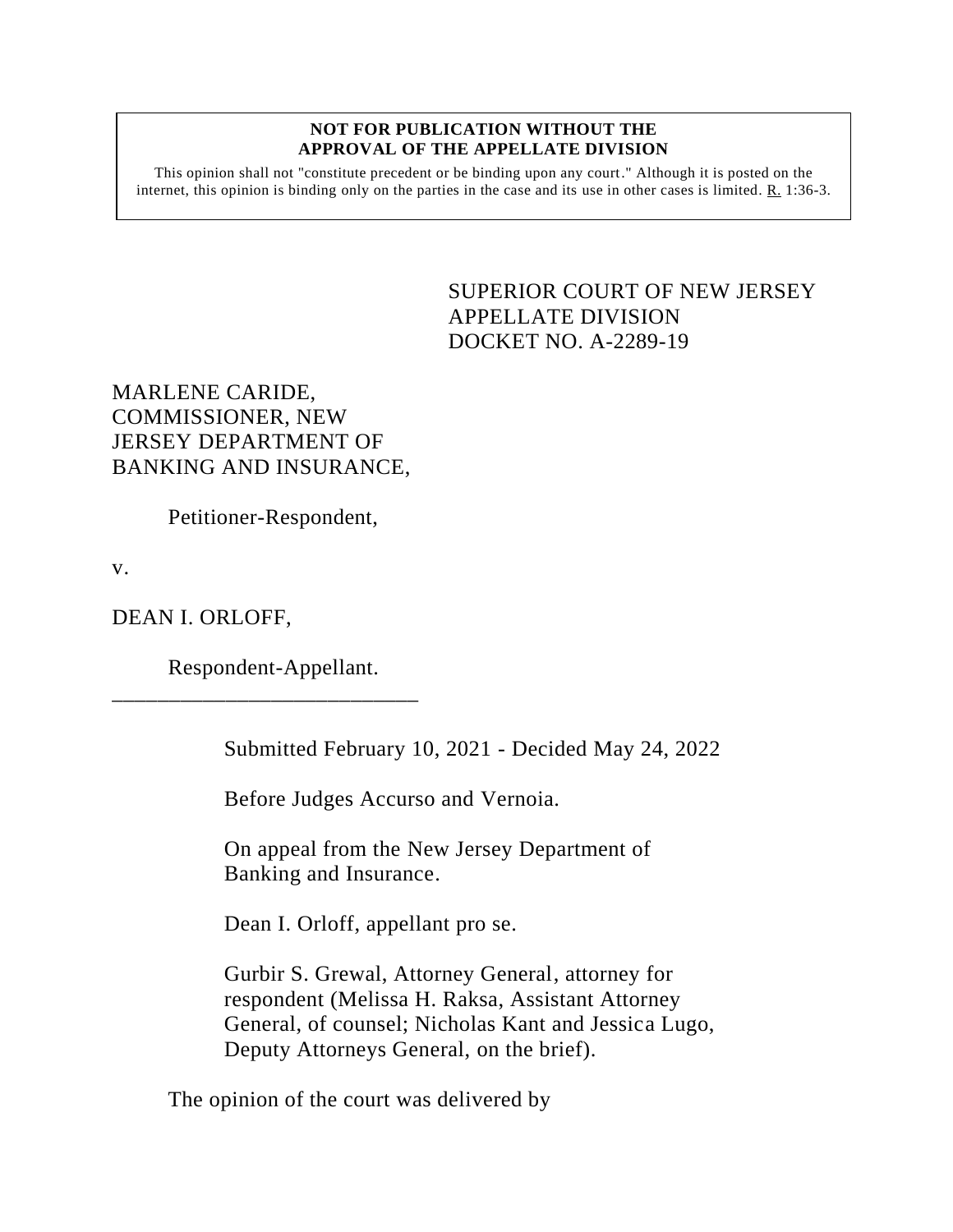ACCURSO, J.A.D.

Dean I. Orloff is a former New Jersey attorney disbarred pursuant to In re Wilson, 81 N.J. 451 (1979). The Commissioner of the Department of Banking and Insurance subsequently denied his application for an insurance producer license pursuant to N.J.S.A. 17:22A-32(a)(2) and N.J.S.A. 17:22A-40(a)(16), based on the fraudulent act which precipitated his disbarment. Orloff appeals, claiming the Commissioner should have applied the standards of the Rehabilitated Convicted Offender Act, N.J.S.A. 2A:168A-1 to -16, in considering his current fitness for licensure.

We affirm. The New Jersey Insurance Producer Licensing Act of 2001, N.J.S.A. 17:22A-26 to -48, prohibits the Commissioner from issuing an insurance producer license to anyone who has committed "a fraudulent act." Orloff's misappropriation of client funds is, without doubt, a disqualifying fraudulent act under the Producer Act. Although, that conduct would also constitute a crime under N.J.S.A. 2C:20-9, In re Wilson, 81 N.J. at 454, Orloff was not convicted of any crime, or ever even charged with one. The Rehabilitated Convicted Offender Act directs the State's licensing authorities not to disqualify or discriminate against any person based on his conviction of a crime or disorderly persons offense; it does not permit the Commissioner to

2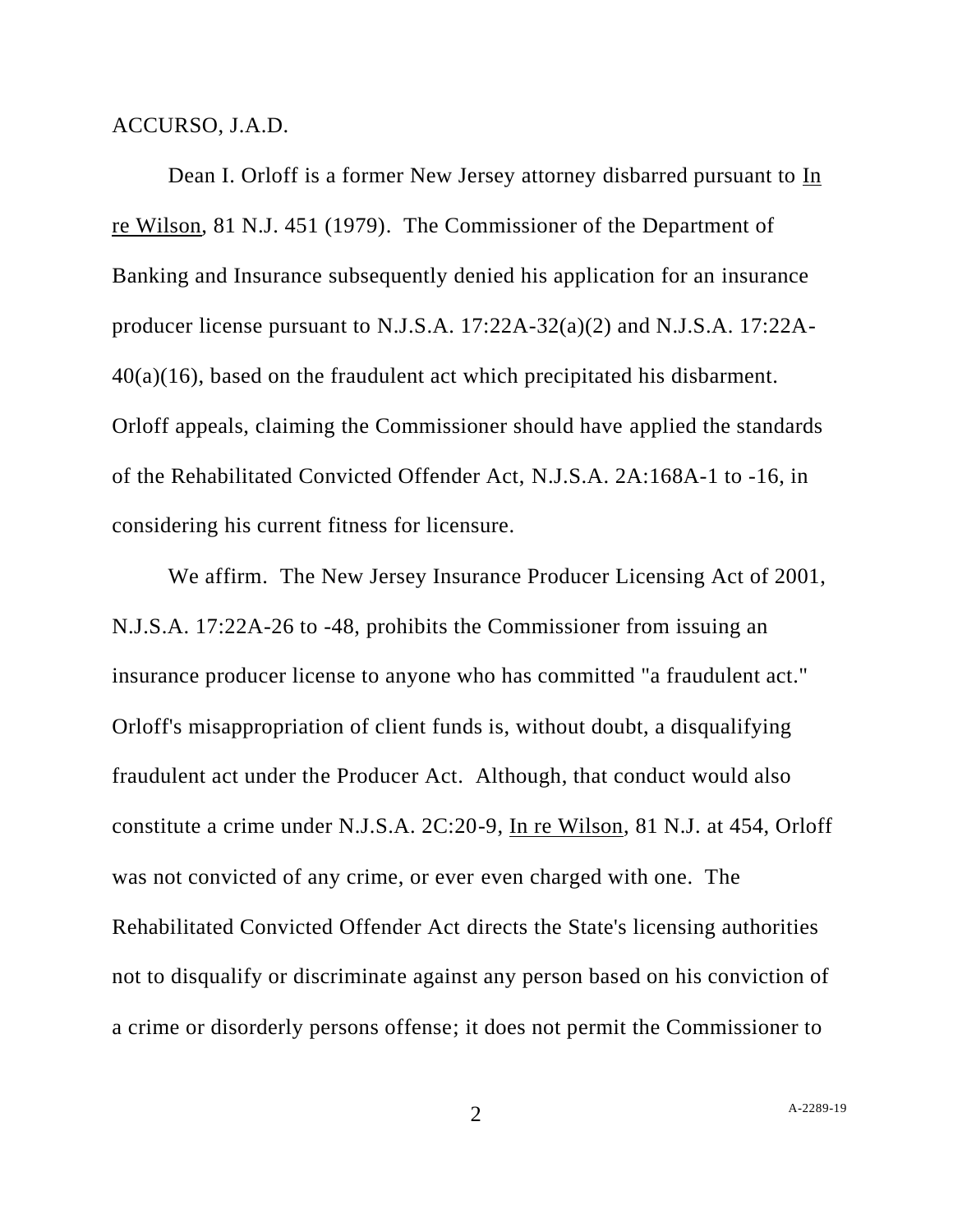waive the statutory provision mandating Orloff's disqualification for commission of a fraudulent act not resulting in the conviction of a crime.<sup>1</sup> The relief Orloff seeks must come from the Legislature, not the Commissioner or this court.

The material facts are undisputed. Orloff was employed by a Pennsylvania law firm in 2005 when he obtained a \$28,920 personal injury settlement for his client, \$6,500 of which he was to hold in escrow for unpaid medical bills. Orloff did not provide the client a settlement statement or advise him of the total amount of the settlement. Orloff also failed to respond to his client's inquiries about the status of the efforts to resolve the outstanding bills.

In 2010, having left his former firm, Orloff asked the firm to disburse the \$6,500 to him for distribution. The firm issued a check made payable to

<sup>&</sup>lt;sup>1</sup> Orloff similarly argues the Commissioner should have considered his application under N.J.A.C. 11:17E-1.4(i), part of the regulations implementing 18 U.S.C. § 1033, "a Federal statute which provides that no person having been convicted of a felony involving dishonesty or breach of trust or an offense under 18 U.S.C. § 1033 shall engage in the business of insurance without having first obtained the written consent of the Commissioner or his or her designee," N.J.A.C. 11:17E-1.1, or under N.J.A.C. 11:17D-2.7, the regulation governing the procedure for reinstatement of an insurance producer license following revocation. The Commissioner had no ability to consider Orloff's application under either provision as Orloff has not been convicted of a crime, nor held a producer's license he was seeking to have reinstated.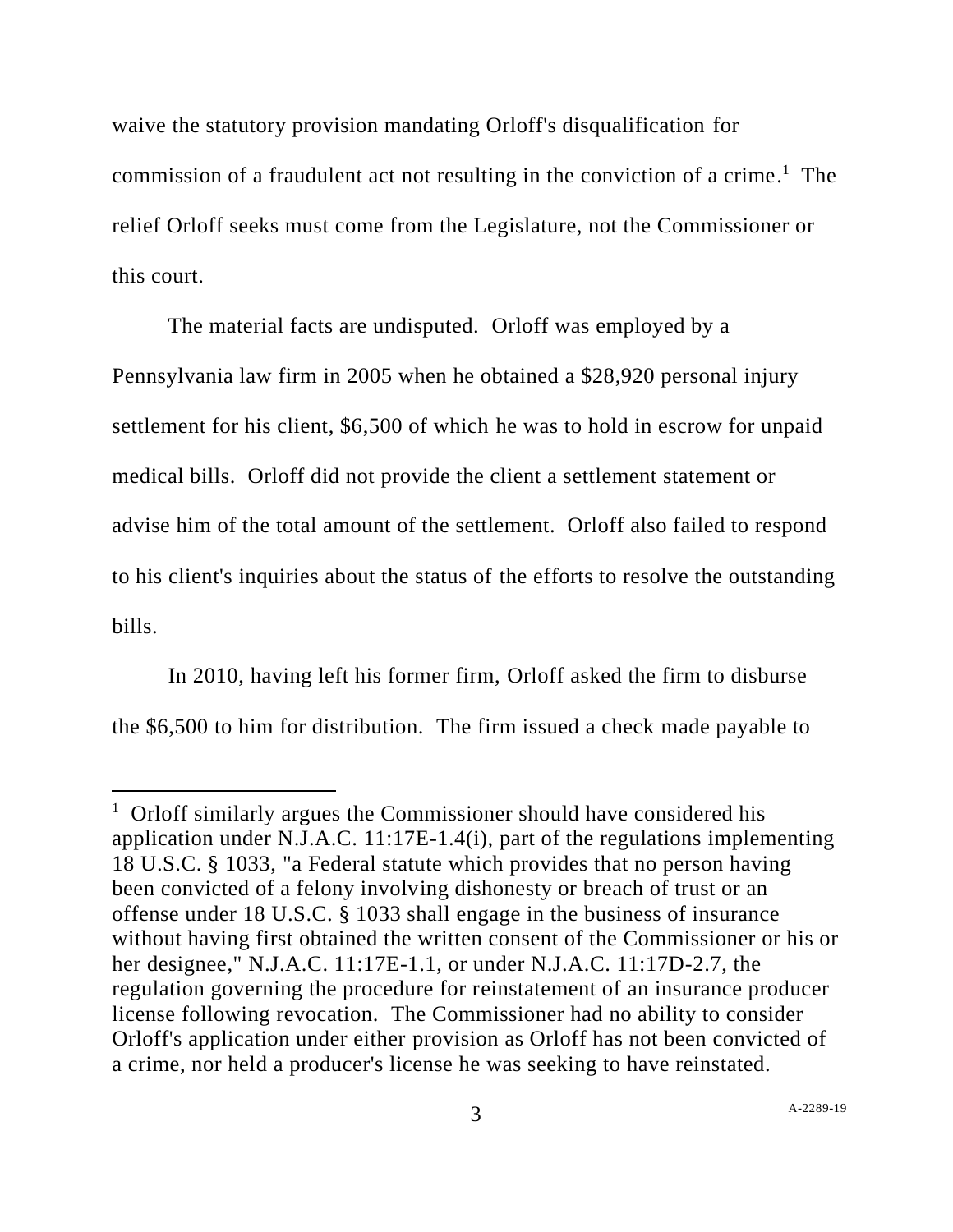Orloff and his client. Orloff endorsed the check, signing his and his client's names, without the client's permission, and deposited the check into his trust account. Several months later, Orloff made two withdrawals totaling \$3,000 from the trust account to pay personal expenses, including child support. Shortly thereafter, a new attorney representing the client inquired about the remaining settlement funds. Following the inquiry, Orloff replaced the \$3,000 with funds borrowed from a friend and transferred the client's \$6,500 to new counsel, falsely representing it had always been on deposit. After being served with a malpractice complaint by his former client, Orloff reported his misappropriation of client funds to the Pennsylvania attorney ethics authorities.

In 2014, the Pennsylvania Supreme Court suspended Orloff from the practice of law for one year and one day for his misconduct. In January 2017, the New Jersey Supreme Court imposed reciprocal discipline disbarring Orloff pursuant to Rule  $1:20-14(a)(4)(E)$ , based on discipline imposed in Pennsylvania "for unethical conduct that in New Jersey constitutes violations of RPC 1.4(b) (failure to communicate with client), RPC 1.15(a) (knowing misappropriation and comingling of funds), RPC 1.15(b) (failure to promptly disburse funds to client or third party), RPC 8.4(c) (conduct involving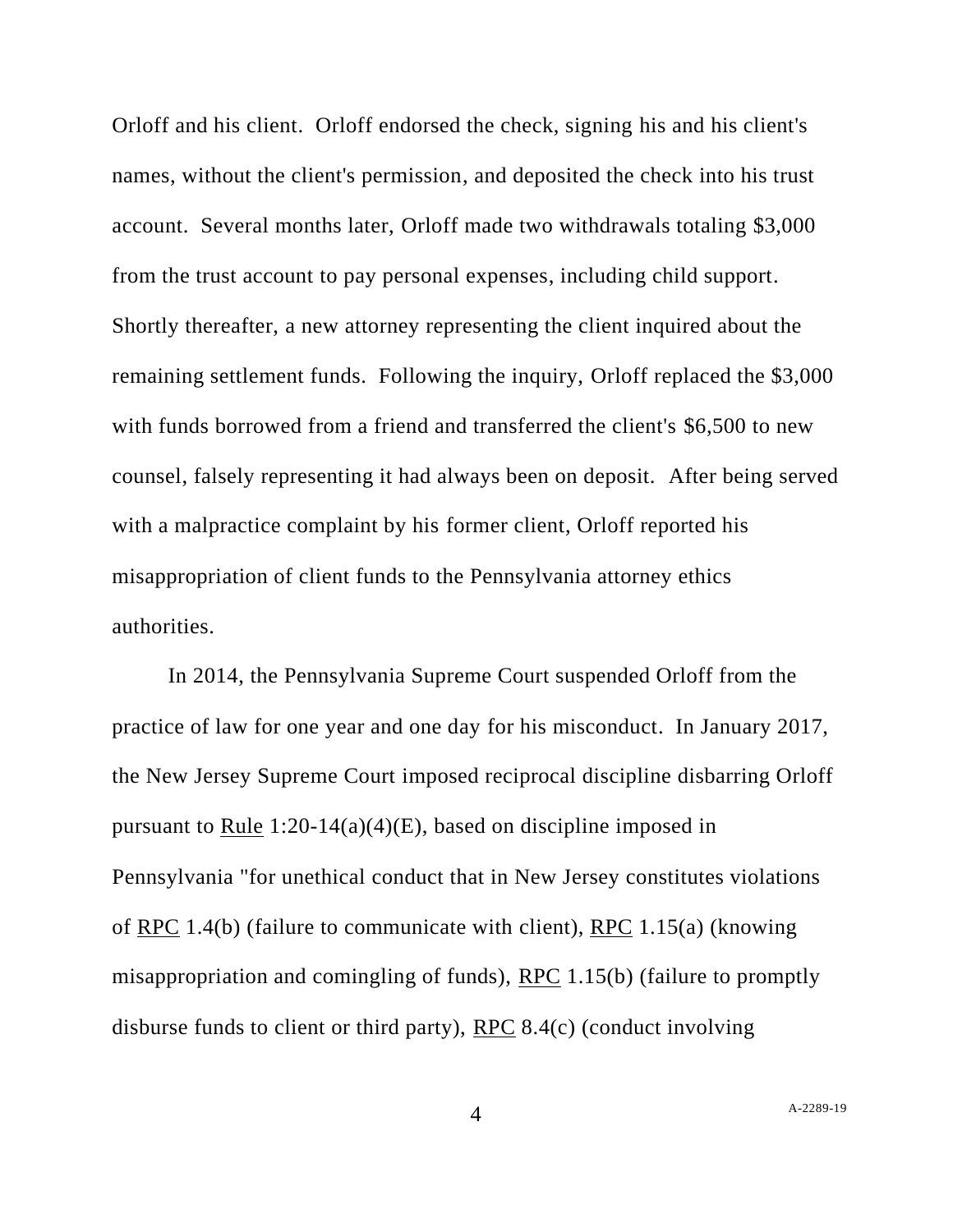dishonesty, fraud, deceit or misrepresentation), and the principles of In re Wilson." In re Orloff, 227 N.J. 321, 321 (2017). Several months after his disbarment in New Jersey, Orloff was reinstated to practice in Pennsylvania.

In 2018, Orloff took the New Jersey insurance producer license examination and applied for a producer license, disclosing both his disciplinary history and his efforts at rehabilitation. The Department denied the application, explaining in a letter to Orloff that the conduct described in the Court's order, "failure to communicate with client, knowing misappropriation and comingling of funds, failure to promptly disburse funds to client or third party, and conduct involving dishonesty, fraud, deceit, or misrepresentation[,]" coupled with "the removal of [his] name from the New Jersey roll of attorneys combine to result in our decision to issue this denial."

Orloff appealed and the matter was transmitted to the Office of Administrative Law as a contested case. Administrative Law Judge Tricia M. Caliguire issued an initial decision on the parties' cross-motions for summary disposition recommending the Department's decision to deny Orloff a producer license be upheld. In a comprehensive opinion, the ALJ addressed, and rejected, each of Orloff's arguments: (1) that the Department failed to explain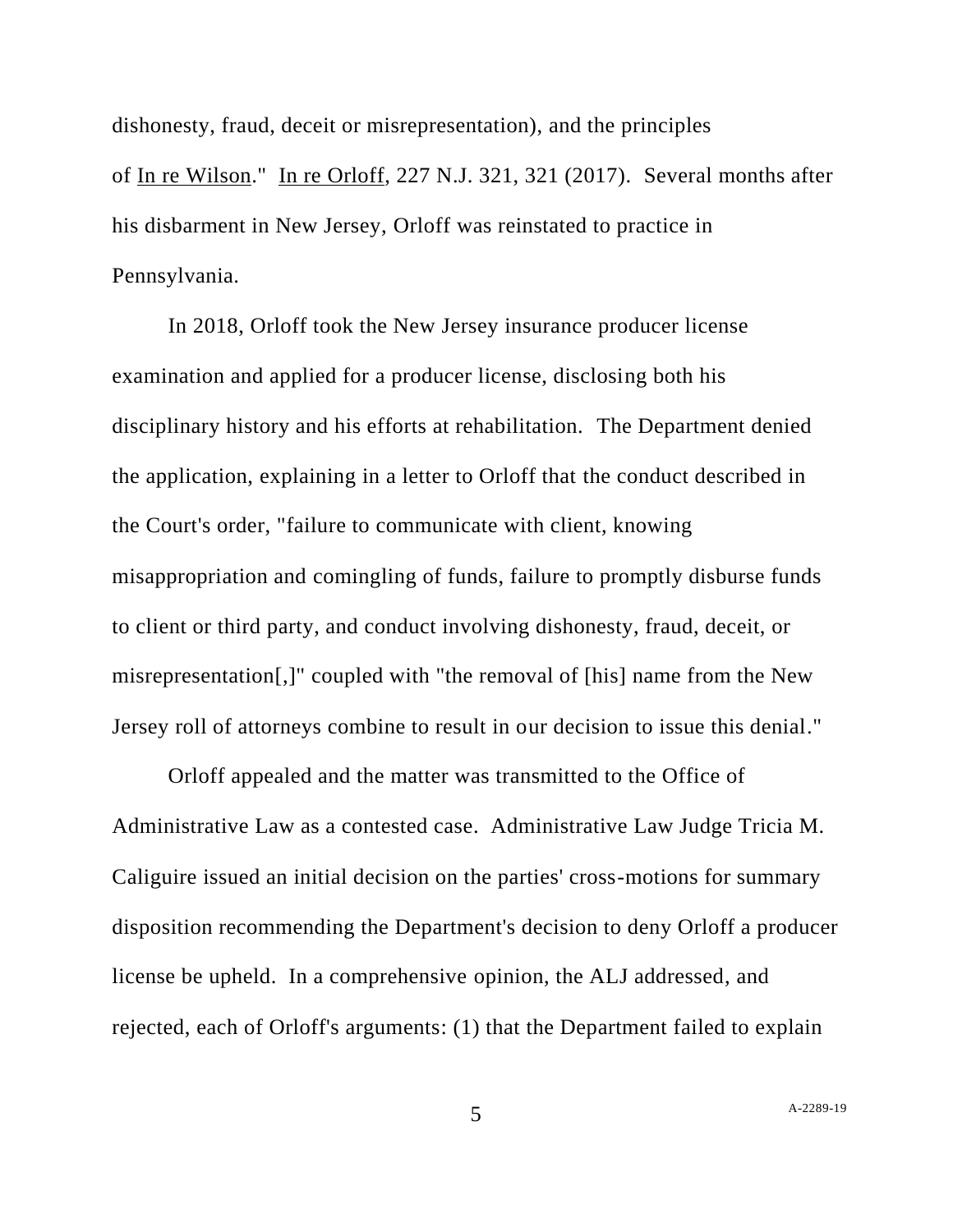its denial in sufficient detail or support it by substantial evidence; (2) that it should have evaluated Orloff's current fitness under the Rehabilitated Convicted Offender Act using the criteria for considering the applications of prohibited persons<sup>2</sup> under N.J.A.C. 11:17E-1.4(i); and (3) that it denied him due process and equal protection under the United States and New Jersey constitutions because he was not provided the same opportunity to establish his rehabilitation as former felons.

The ALJ found the Department could not review Orloff's application under the same criteria used to review the applications of those persons convicted of crimes involving a breach of trust or dishonesty or who lost their licenses due to conduct involving a breach of trust or dishonesty because "[t]he law as it stands," namely, N.J.S.A. 17:22A-32(a)(2) and N.J.S.A. 17:22A-40(a)(16), prohibits it. She also rejected Orloff's belated argument that summary disposition was not appropriate as the matter required an evidentiary hearing.

<sup>&</sup>lt;sup>2</sup> N.J.A.C. 11:17E-1.2 defines "prohibited person" as "any person convicted of a felony [defined to include an offense of the first, second, third or fourth degree pursuant to N.J.S.A. 2C:1-4 and 43-1] involving dishonesty or breach of trust who is prohibited from being employed by an insurer in the business of insurance pursuant to 18 U.S.C. § 1033."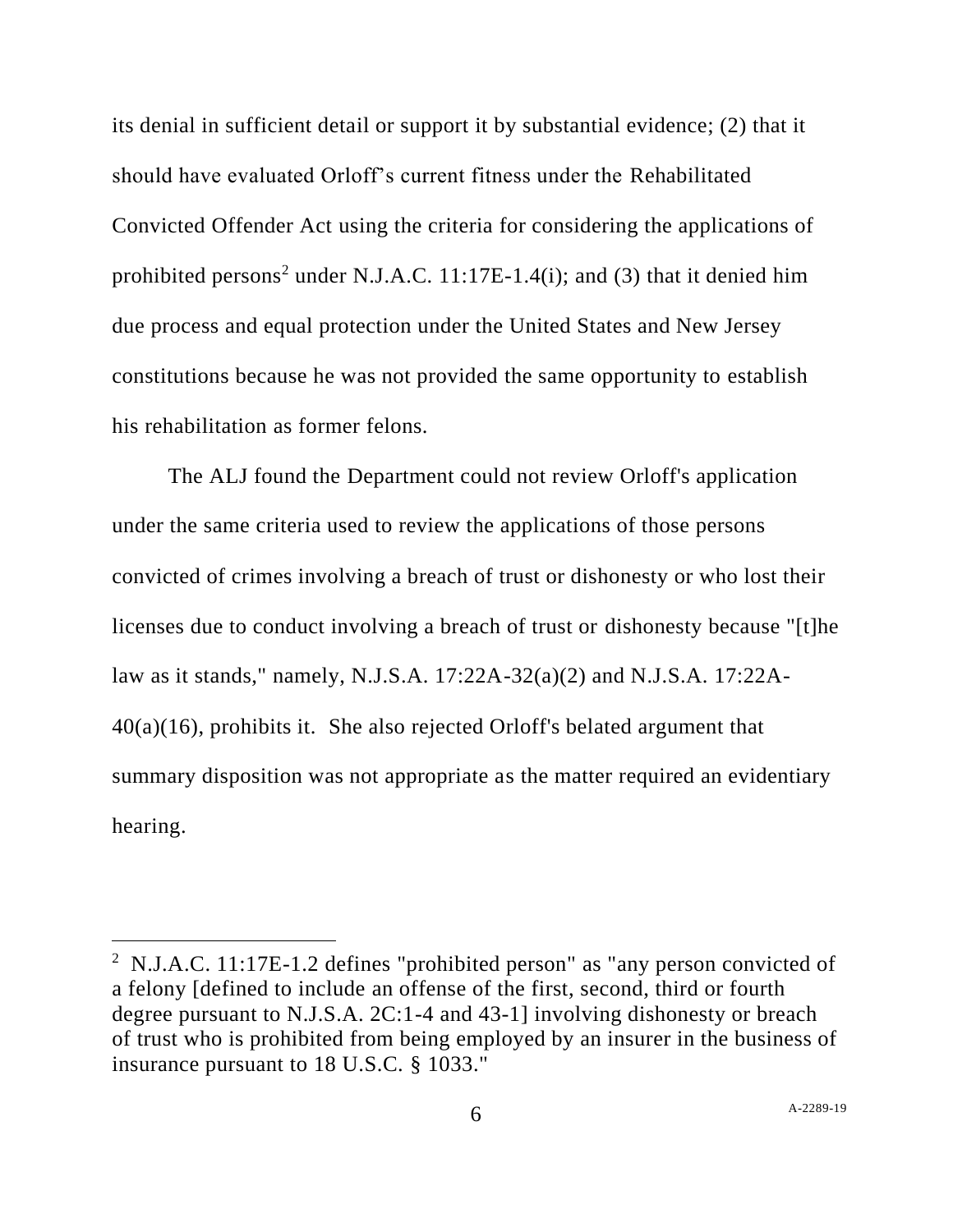Orloff filed exceptions claiming the ALJ incorrectly interpreted his constitutional argument, which is that he is similarly situated to ex-offenders seeking waivers to obtain a producer's license, and there is no rational basis for treating him differently from them. He also claimed the ALJ omitted specific factual findings about his rehabilitation, failed to itemize certain items submitted as part of the record and erred in her conclusions of law.

The Commissioner adopted the ALJ's findings, expounding on them in a thorough and thoughtful thirty-two-page decision. The Commissioner agreed with the ALJ that summary decision was appropriate here as there is no dispute as to any material fact and the decision turns on the plain language of the Producer Act.

The Commissioner explained that N.J.S.A. 17:22A-32(a)(2) plainly states that "Before approving the application [for a resident insurance producer license], the commissioner shall find that the individual: . . . (2) Has not committed any act that is a ground for denial, suspension or revocation set forth in section 15 of [N.J.S.A. 17:22A-40]." N.J.S.A. 17:22A-40 provides: "a. The commissioner may place on probation, suspend, revoke or refuse to issue or renew an insurance producer's license . . . for any one or more of the following causes: . . . (16) Committing any fraudulent act." Because it is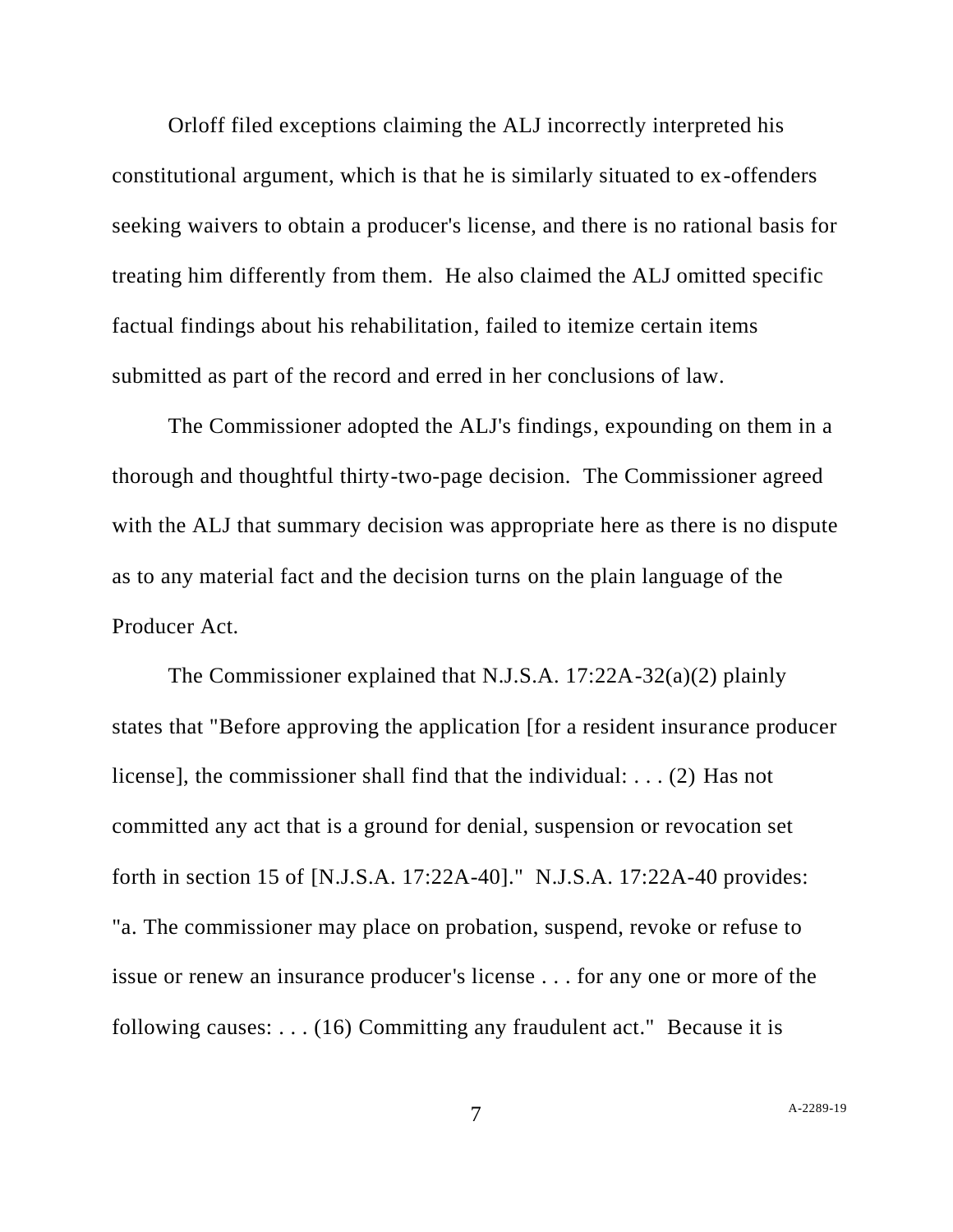undisputed that Orloff misappropriated client funds — a "fraudulent act" the Commissioner was not permitted to approve his producer license.

The Commissioner rejected Orloff's argument that although he was not criminally convicted of the fraudulent conduct resulting in his disbarment in New Jersey, and is thus not required<sup>3</sup> to seek a waiver pursuant to  $18$  U.S.C. § 1033, the Department should have considered his rehabilitation and specifically the factors in N.J.A.C. 11:17E-1.4(i) and those in the Rehabilitated Convicted Offender Act in considering his application. The Commissioner explained that both 18 U.S.C. § 1033 and the Rehabilitated Convicted Offender Act are addressed to persons having been convicted of crimes, with the New Jersey statute "intended to address the rehabilitation of convicted offenders." Because Orloff was not convicted of a crime or felony involving a breach of trust or dishonesty, the Rehabilitated Convicted Offender Act and N.J.A.C. 11:17E-1.4(i) are not the standards governing his application for a producer's license. The Commissioner agreed with the ALJ the Department could not consider Orloff's application under the standards he proposed without "statutory revisions by the Legislature."

<sup>&</sup>lt;sup>3</sup> Orloff is not only not required to seek a waiver, he is not permitted to do so. See N.J.A.C. 11:17E-1.4(e)(1) (prohibiting acceptance of waiver applications from other than prohibited persons as defined in N.J.A.C. 11:17E-1.2).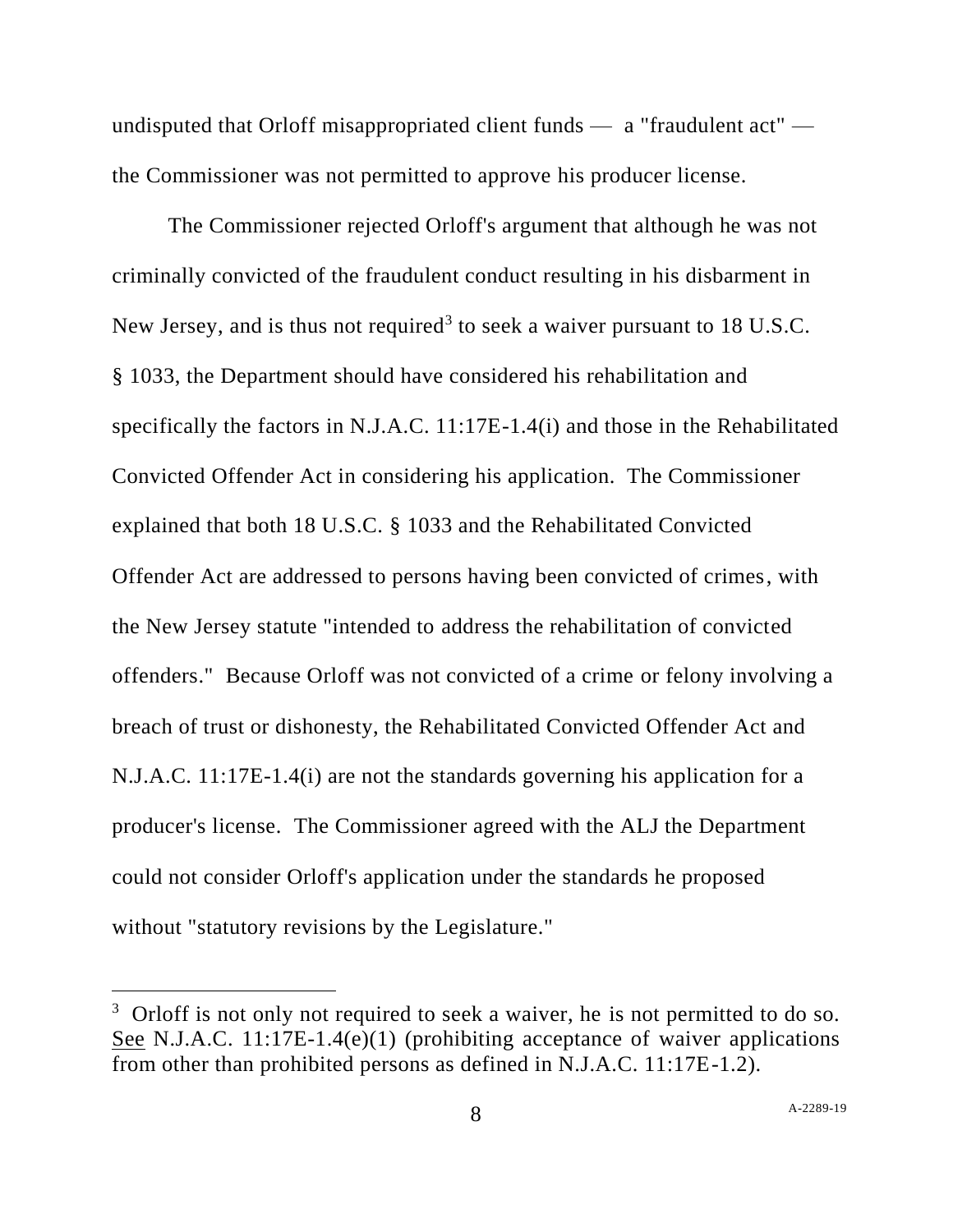The Commissioner also rejected Orloff's argument that N.J.A.C. 11:17D-2.17, which applies to individuals seeking reinstatement of licenses the Department has revoked, should have been applied to him. The Commissioner agreed with the ALJ that because Orloff never held a license, N.J.A.C. 11:17D-2.17 is inapplicable to him and N.J.S.A. 17:22A-32(a)(2) and N.J.S.A.  $17:22A-40(a)(16)$  are the controlling standards.

The Commissioner also rejected Orloff's constitutional arguments. The Commissioner rejected Orloff's due process argument because although an occupational license has long been acknowledged to be in the nature of a property right deserving of due process protection, In re Polk, 90 N.J. 550, 562 (1982), "[a] protected property right comes into existence only after a license has been obtained," Valdes v. N.J. State Bd. of Med. Exam'rs, 205 N.J. Super. 398, 405 (App. Div. 1985). "An applicant for a license has merely an expectation of obtaining a property interest," which is not afforded the same protection. Graham v. N.J. Real Estate Comm'n, 217 N.J. Super. 130, 136 (App. Div. 1987). Thus, Orloff's expectation of an insurance producer license is not a property interest deserving of due process protection.

The Commissioner also addressed the ALJ's reasons for rejecting Orloff's equal protection argument, namely that he is part of a class of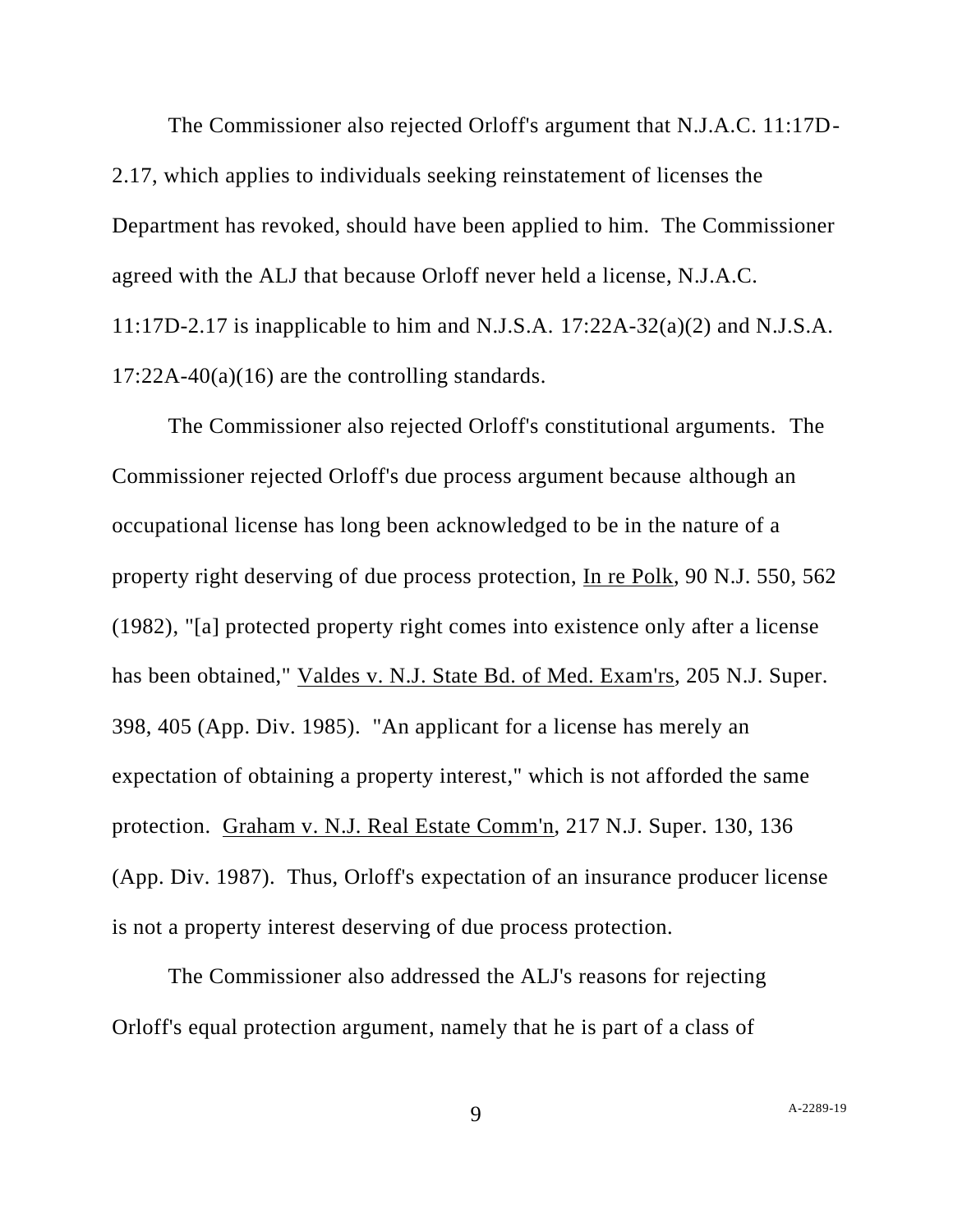disbarred attorneys, which the government has deprived of the benefit of a "current fitness" analysis permitted convicted felons who engaged in the same disqualifying behavior or those attempting to reinstate a revoked producer license. The Commissioner agreed with the ALJ that the argument fails because disbarred attorneys are not a suspect class and there is no fundamental right to an insurance producer license. See Doe v. Poritz, 142 N.J. 1, 92 (1995) ("A classification that does not impact a suspect class or impinge upon a fundamental constitutional right will be upheld if it is rationally related to a legitimate government interest.").

Orloff asserted the ALJ mischaracterized his argument, which was not that disbarred attorneys are a suspect class but only that he is similarly situated to ex-offenders who may seek waivers to obtain an insurance producer's license, thereby obligating the Department to consider their current fitness, a right he has been deprived. The Commissioner disagreed, finding the statutes clearly survive rational basis scrutiny. Orloff appeals, reprising the arguments he made to the Commissioner.

Our review of agency action is limited. Allstars Auto. Grp., Inc. v. N.J. Motor Vehicle Comm'n, 234 N.J. 150, 157 (2018). Three channels of inquiry inform the appellate review function: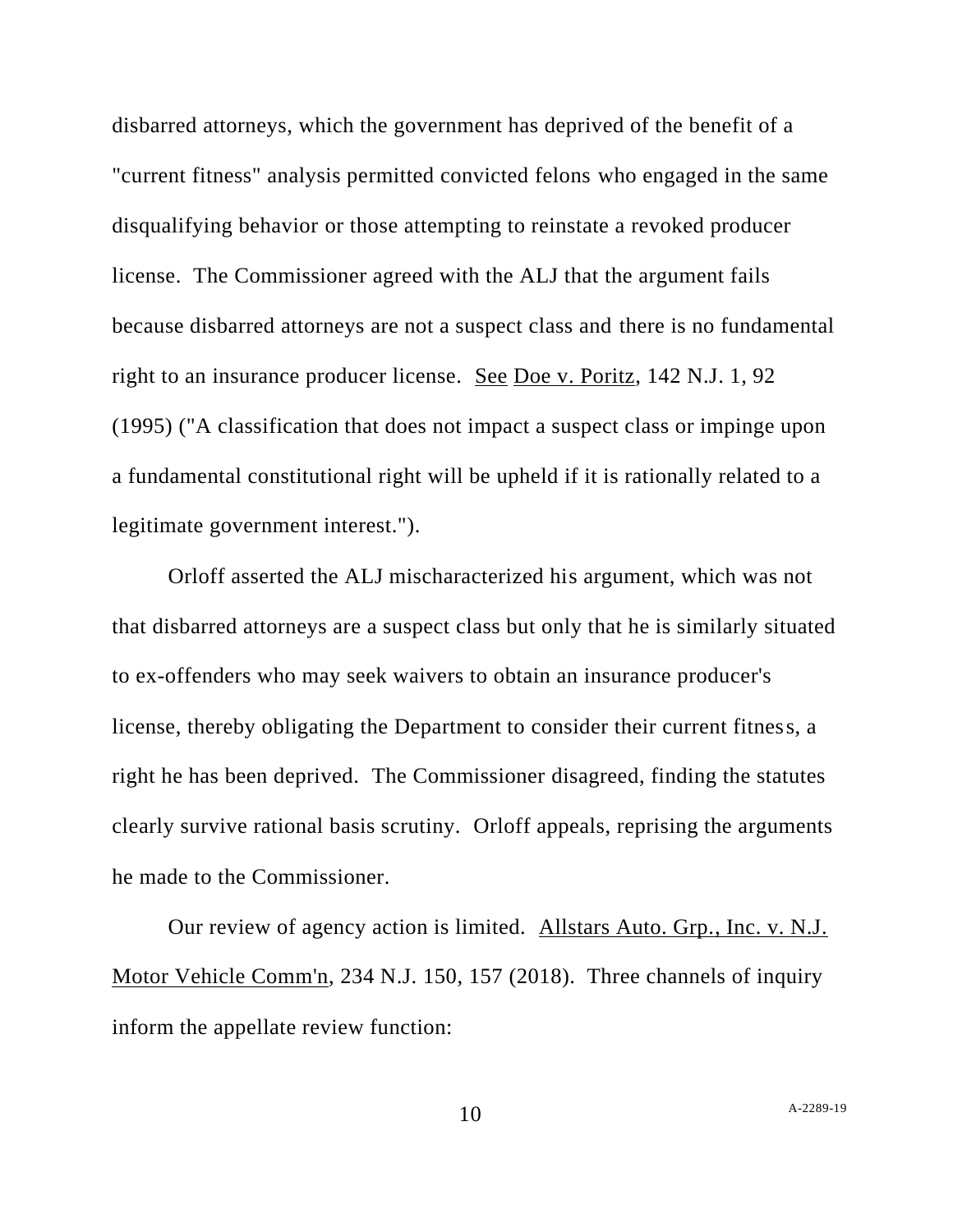(1) whether the agency's action violates express or implied legislative policies, that is, did the agency follow the law; (2) whether the record contains substantial evidence to support the findings on which the agency based its action; and (3) whether in applying the legislative policies to the facts, the agency clearly erred in reaching a conclusion that could not reasonably have been made on a showing of the relevant factors.

[In re Herrmann, 192 N.J. 19, 28 (2007) (quoting Mazza v. Bd. of Trs., 143 N.J. 22, 25 (1995)).]

Applying those standards here, we have no hesitation in affirming the Commissioner's denial of Orloff's producer's license — largely for the reasons she set forth. We add only the following.

Orloff does not dispute his misappropriation of client funds constitutes a disqualifying fraudulent act under N.J.S.A. 17:22A-40(a)(16). That being so, N.J.S.A. 17:22A-32(a)(2) prohibited the Commissioner from issuing him a producer's license. Although 18 U.S.C. § 1033 and the Rehabilitated Convicted Offender Act would override that result had Orloff been convicted of the theft of his client's funds and permit the Commissioner to consider his current fitness for licensure under N.J.A.C. 11:17E-1.4(i), it is undisputed Orloff was not convicted of any crime and is thus not an ex-offender entitled to benefit from those statutes.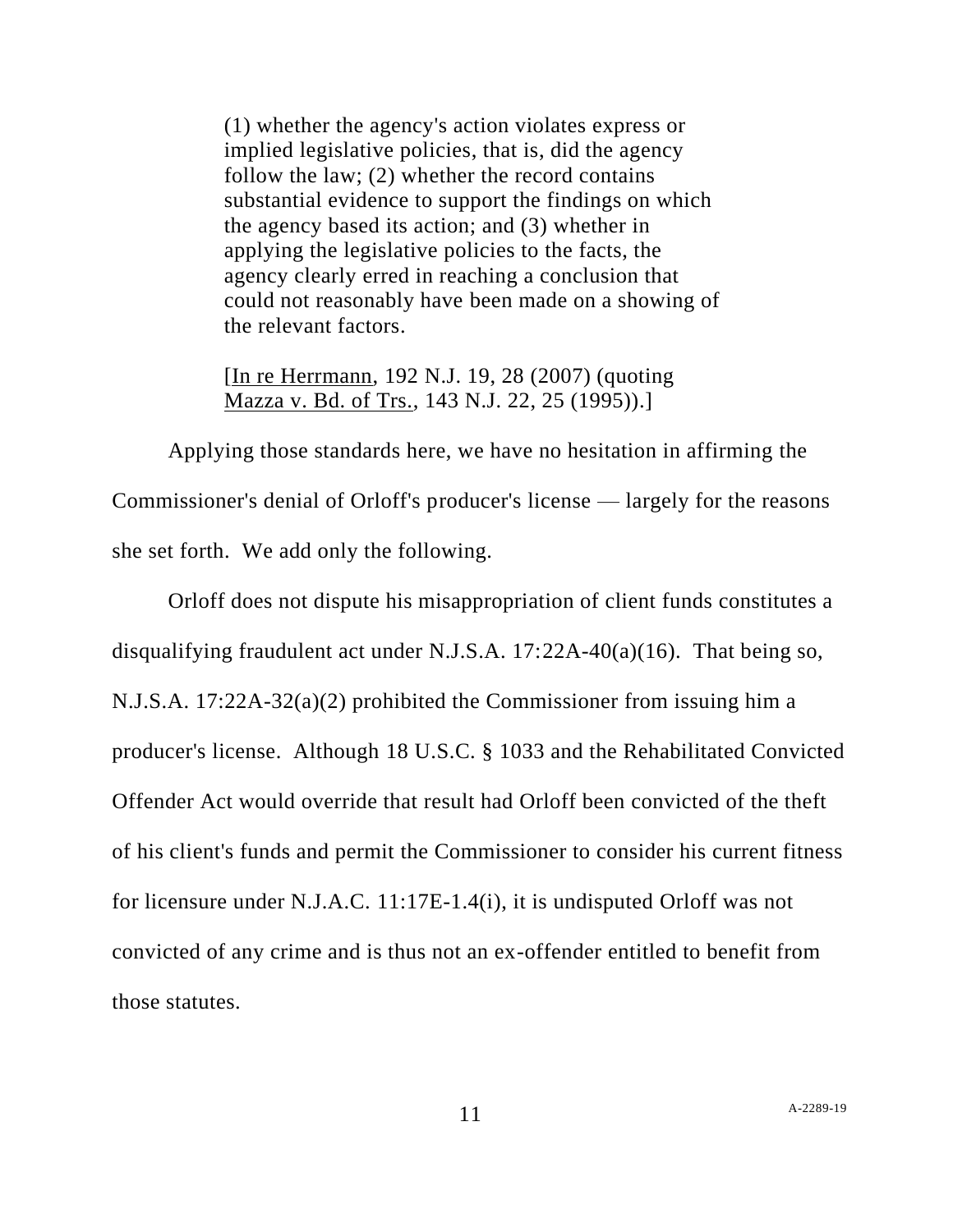The Commissioner did not err in deciding she lacked the freedom to treat Orloff's misappropriation of client funds as the equivalent of a conviction and thus subject to 18 U.S.C. § 1033 and the Rehabilitated Convicted Offender Act. The Legislature is quite capable of electing to treat conduct that would constitute a crime the same as if a person had been convicted of such. It did so in the Casino Control Act, for instance. See N.J.S.A. 5:12-86(g); Dunston v. Dep't of Law & Pub. Safety, Div. of Gaming Enf't, 240 N.J. Super. 53, 56 (App. Div. 1990) (noting "[s]ubsection (g) disqualifies a person from licensure based on the commission of conduct prescribed by  $(c)(1)$  and  $(c)(2)$  even though that conduct was not prosecuted").<sup>4</sup> The failure of the Legislature or Congress to have done so here, prohibits the Commissioner from deeming Orloff's

<sup>&</sup>lt;sup>4</sup> The different structure of the Casino Control Act, which includes as disqualifying conduct both specified offenses under the Act and the Criminal Code, as well any act that would constitute those offenses even if never prosecuted, and expressly permits the affirmative demonstration of rehabilitation for both types of conduct, explains our holding in Dunston v. Dep't of Law & Pub. Safety, Div. of Gaming Enf't, that the Commission abused its discretion in applying and balancing the relevant rehabilitation factors, and that those factors could be applied to affect the requisite good character, honesty and integrity finding notwithstanding the absence of express statutory language authorizing the same. 240 N.J. Super. 53, 61-62 (App. Div. 1990) (holding it would "contravene the statutory intendment to insist that while the [disqualifying] conduct can be overcome by rehabilitation, the circumstances surrounding that conduct cannot be. In that case, no one would ever be eligible for rehabilitation relief"). Dunston is no assistance here in interpreting the very different provisions of the Producers Act.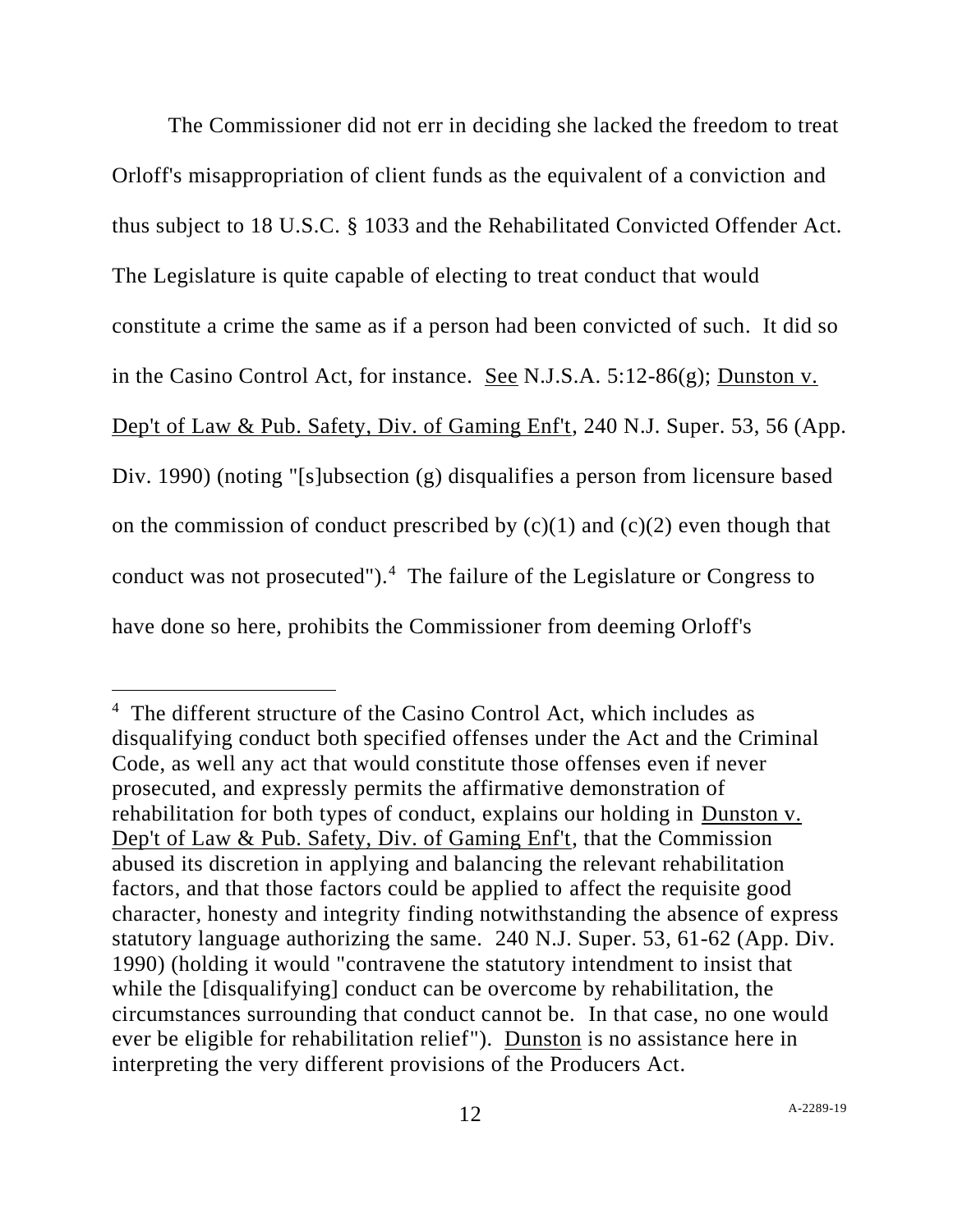misappropriation of client funds the equivalent of a criminal conviction entitling him to relief under the Rehabilitated Convicted Offender Act or to seek a waiver pursuant to 18 U.S.C. § 1033 and N.J.A.C. 11:17E-1.4(i). To do so would violate "express or implied legislative policies." See In re Herrmann, 192 N.J. at 28.

Orloff's equal protection argument, his claim that there is no rational basis for the statutory classification that would treat attorneys disbarred for misappropriation of client funds differently from ex-offenders convicted of theft in the application process for a producer's license, is without merit. The question "is whether there is any conceivable state of facts which would afford a rational basis for the classification." New Jersey Bar Ass'n v. Berman, 259 N.J. Super. 137, 145-46 (App. Div. 1992).

In passing the Rehabilitated Convicted Offender Act, the Legislature declared it "in the public interest to assist the rehabilitation of convicted offenders by removing impediments and restrictions upon their ability to obtain employment or to participate in vocational or educational rehabilitation programs based solely upon the existence of a criminal record." N.J.S.A. 2A:168A-1. It accordingly prohibited any licensing authority from disqualifying or discriminating against a person "because of any conviction for